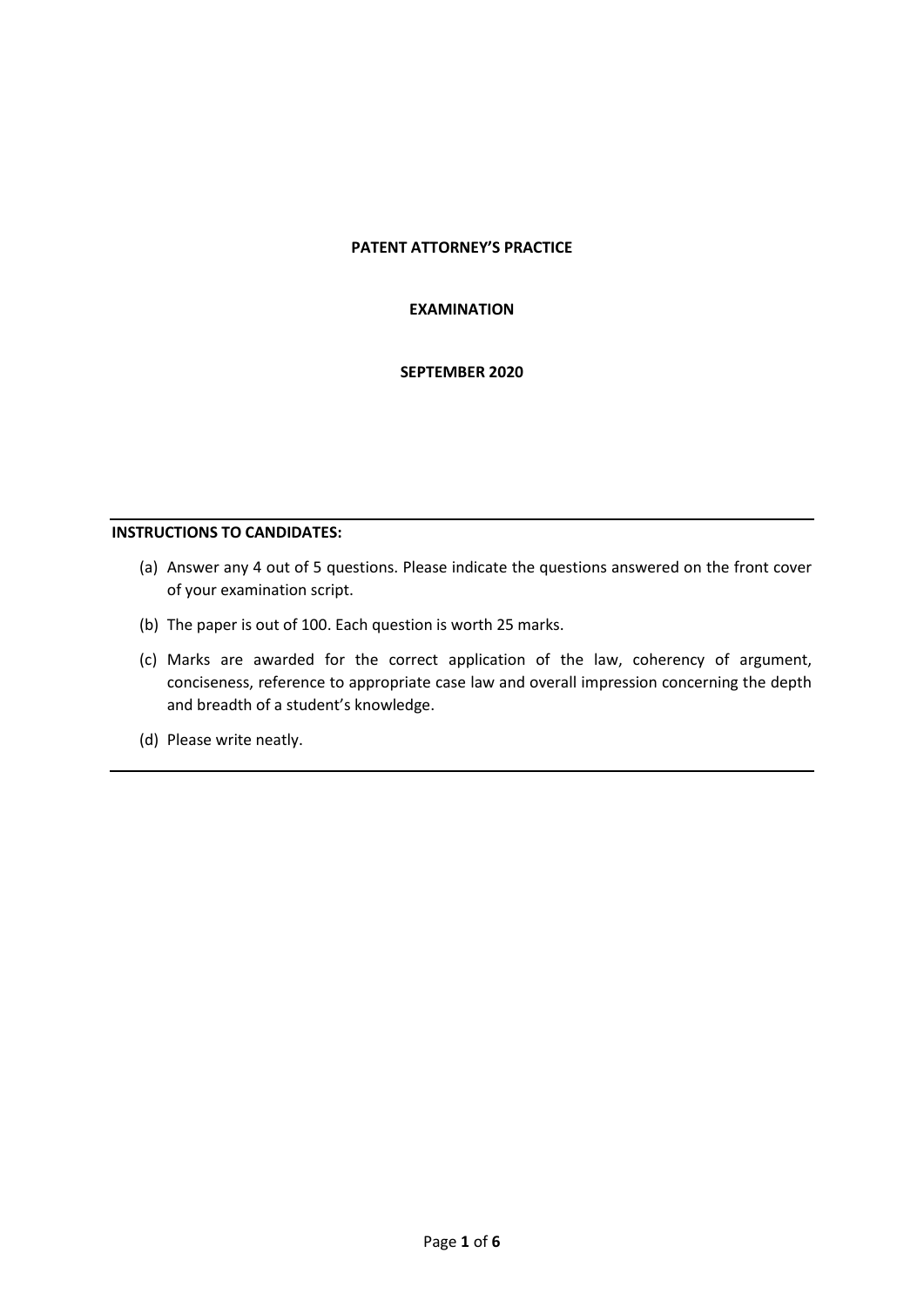You are approached by the patentee of an important pharmaceutical product having an active ingredient called Zylophage.

Client tells you that she has heard rumours, through her sales staff, who will not attest to an affidavit, of the launch of a generic version of the patented product even though the patent has some 5 years still to run.

She would like to institute proceedings for infringement immediately.

In considering the matter you review the claims of the patent which read as follows:

- 1. A pharmaceutical composition comprising Zylophage.
- 2. Use of Zylophage for use in treating diabetes.
- 3. Zylophage for use in the treatment of diabetes.
- 4. Use of Zylophage in the manufacture of a medicament for use in medicine.

The body of the specification only exemplifies and mentions the treatment of diabetes. Furthermore, you note from the prosecution of the corresponding European application that a pharmaceutical composition comprising Zylophage is not novel.

Please advise on whether infringement proceedings can be instituted immediately and if any amendments are required and when, if at all, it would be opportune to make the amendments. Please also indicate the manner in which you would amend the claims if you believe they need amending.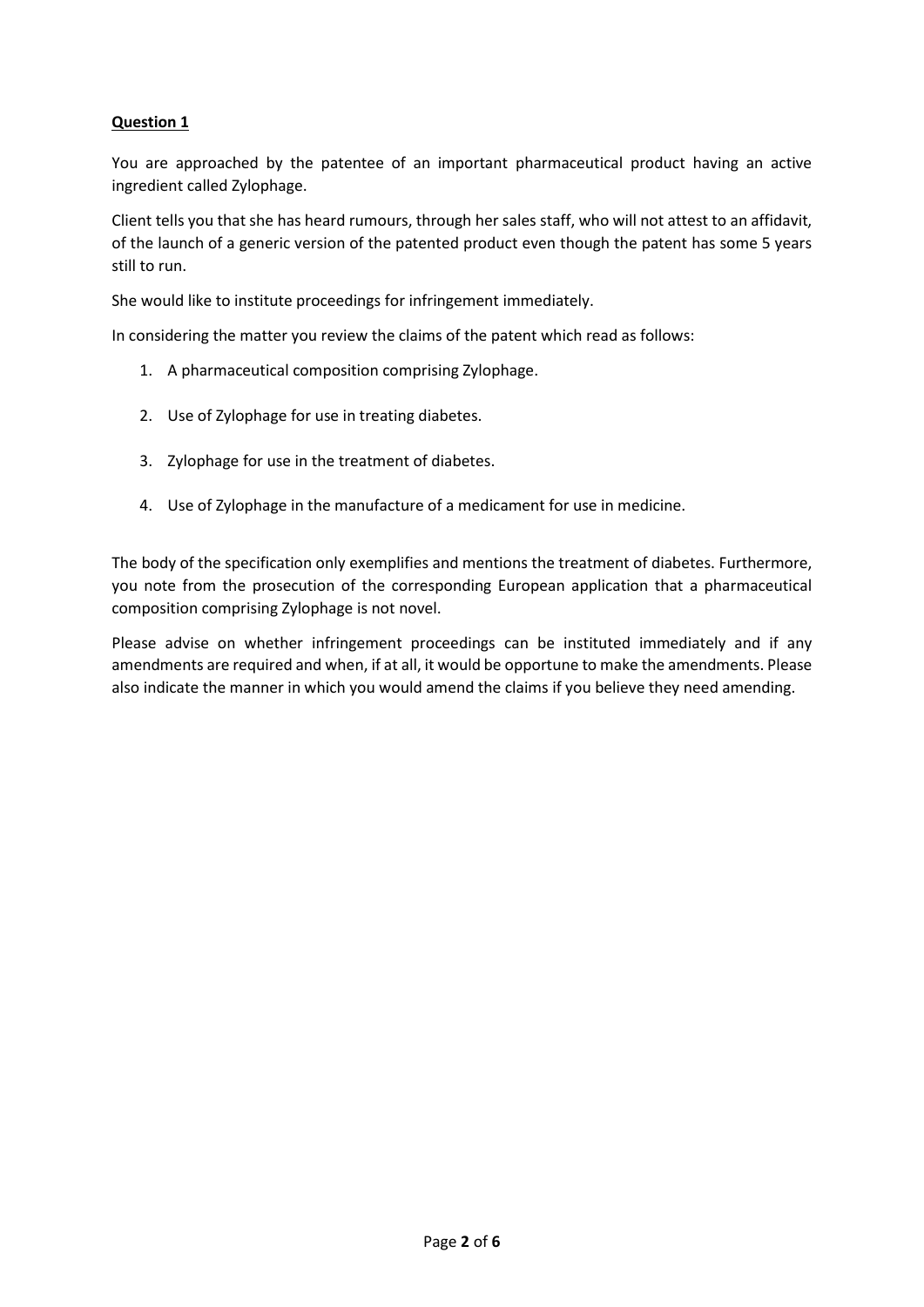Distinguish between the following two scenarios concerning the legal effect, under patent law, on the Registrar and/or the Patentee and/or the application, as the case may be, and what consequences and/or remedies, if any, exist:

**Scenario 1 :** Your client has instructed you to file a patent of addition. Before you are able to file the patent of addition, the Registrar accepts the parent application which then proceeds to grant.

**Scenario 2:** You are waiting for client to provide you with a signed Form P3 and P26. The six month time period within which to file the Form P3 and P26 has not expired yet but to be safe you file an extension of time for one year. Inadvertently, your extension of time request refers to the wrong year, i.e. instead of requesting 15 September 2021 you request 15 September 2020. The latter request for delay was allowed by the Registrar but no acceptance has taken place.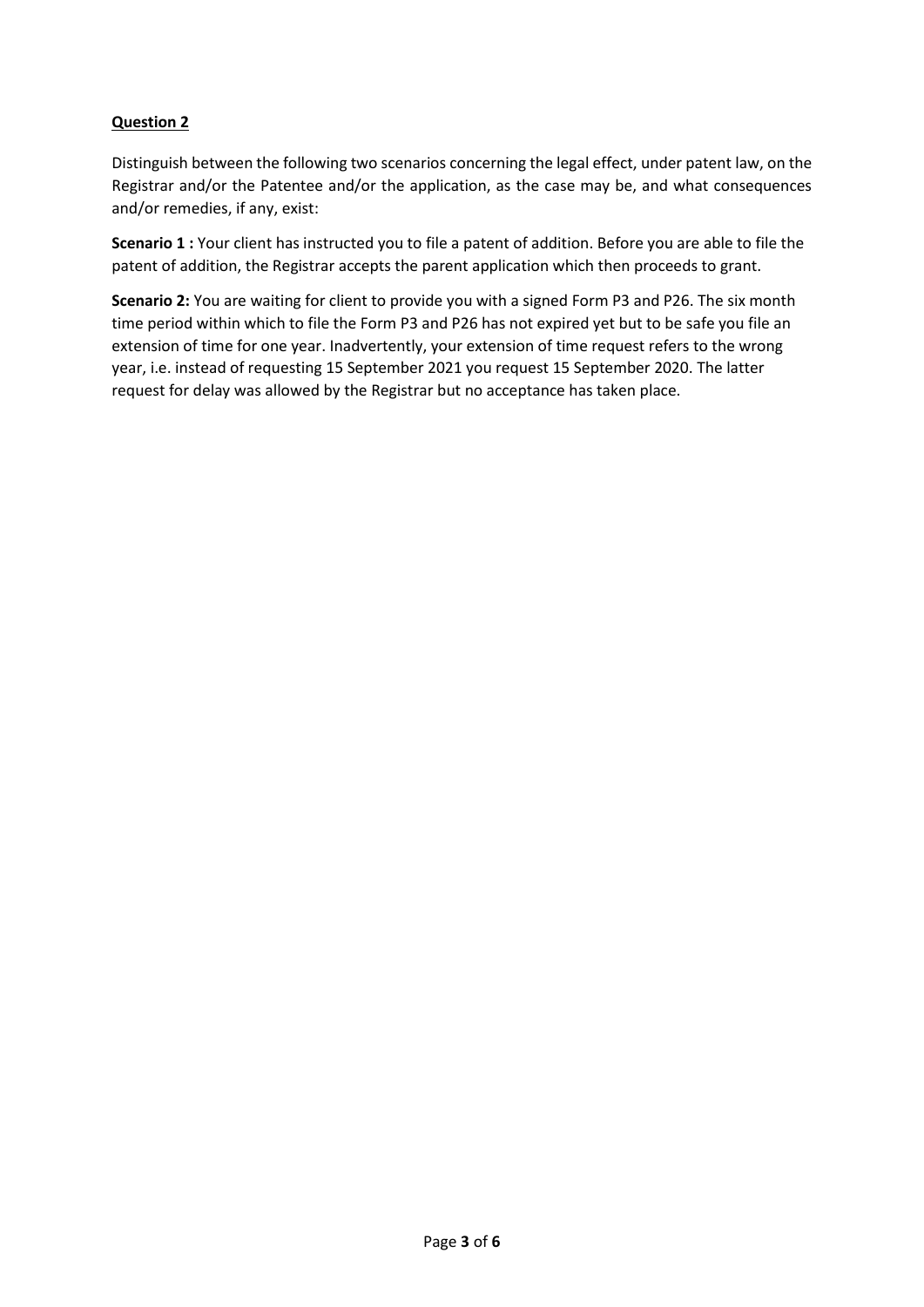You are approached by a manufacturer and supplier of technology designed to aid vendors to set up efficient payment systems.

Client's latest creation is a point of sale device at a till which allows a customer to input and process payment without the teller handling the device or the credit card of the customer.

Client's creation, for which it has a granted patent, comprises the reconfiguration of the Apple iOS software on an apple phone so as to only provide an interface for payment by the customer and includes a housing for the apple phone.

Additionally, your client has patented, in the same patent, the addition of a "chip" reader and a magnetic reader to the apple phone for a customer to swipe his or her credit card or to insert it into the housing where the "chip" reader will read the "chip" on the card.

To add the above functionality, your client has to modify the apple phone in order to integrate the magnetic and "chip" readers which includes replacing the majority of the circuit boards in the phone.

You conduct a freedom to operate search and find a patent by Apple covering its phone and components and its iOS.

It is very likely that the new and inventive point of sale device will infringe at least one claim in the patent for the phone.

Your client cannot understand what the issue is since Apple and its patent does not relate to point of sale devices and is different because of the readers integrated into it.

Advise your client concerning your client's confusion and advise as to what he might do to avoid infringement.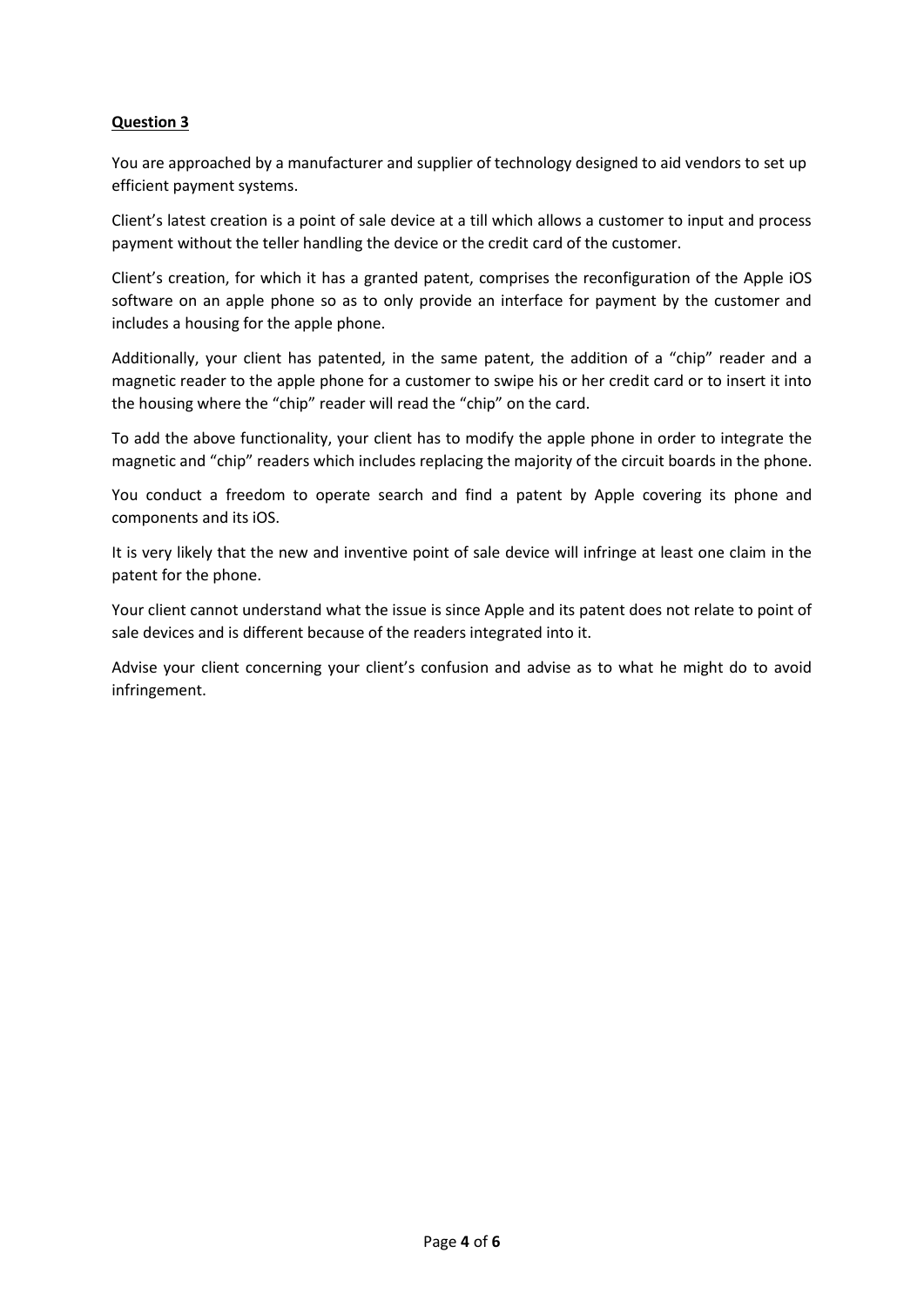Advice is sought from you by your client with regard to a third party's headphone set that is similar to the one your client patented.

Claim 1 of your client's granted patent reads:

"A set of headphones including two over ear muffs, a headband and connectivity means for wirelessly connecting to a phone or music device, wherein the connectivity means comprises Wi-Fi 5.0 or below and BlueTooth".

The third party's headset also has the capability of wireless connectivity but does so using Near Field Communication (NFC). Otherwise it is the same as your client's product.

Reading the body of the specification of your client's patent, you note that an example therein mentions NFC.

Your client therefore instructs you to add NFC to claim 1.

Advise your client whether this is permissible and if not, why not.